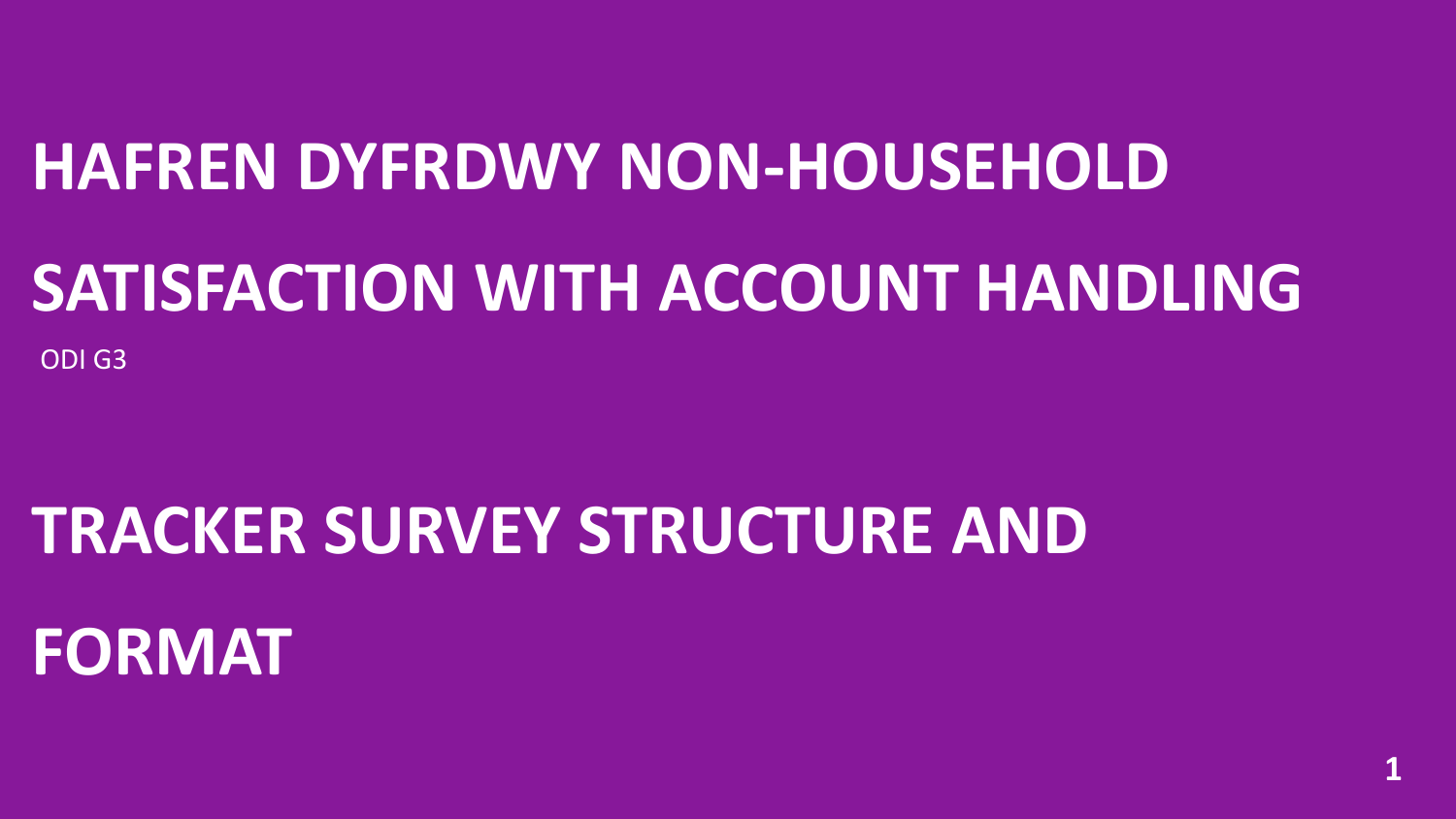### **G3 – NHH SATISFACTION WITH ACCOUNT**  About this ODI<br>**About this ODI**

- This is a new in-period financial ODI for AMP7.
- It measures the satisfaction of non-household customers who are supplied by Hafren Dyfrdwy.

PC Descriptions (as per the Final determination and listed below)):

"The average response of non-household customers asked the auestion "How satisfied are you with the way that Hafren Dyfrdwy handle your account?" They will be given a range of 5 = very satisfied and  $1$  = very dissatisfied scoring options."

### **How it is measured**

- It is determined from the outcome of one question within a telephone survey that is conducted twice per year and reported annually. The metric is a mean score out of 5.0.
- Each wave, a random sample of 250 Hafren Dyfrdwy non-household customers is interviewed, i.e. 500 per year.
- CCW agreed this sample size is appropriate in January 2021.
- The survey is conducted by independent market research agency.
- Other survey questions measure other KPIs and gather customer insight on wide range of topics.
- The ODI question appears at the start of the survey, in order that responses are not influenced by other questions.

### **Publication of the survey structure and format**

• Our final determination from Ofwat states that we should publish the survey structure and format including sample size.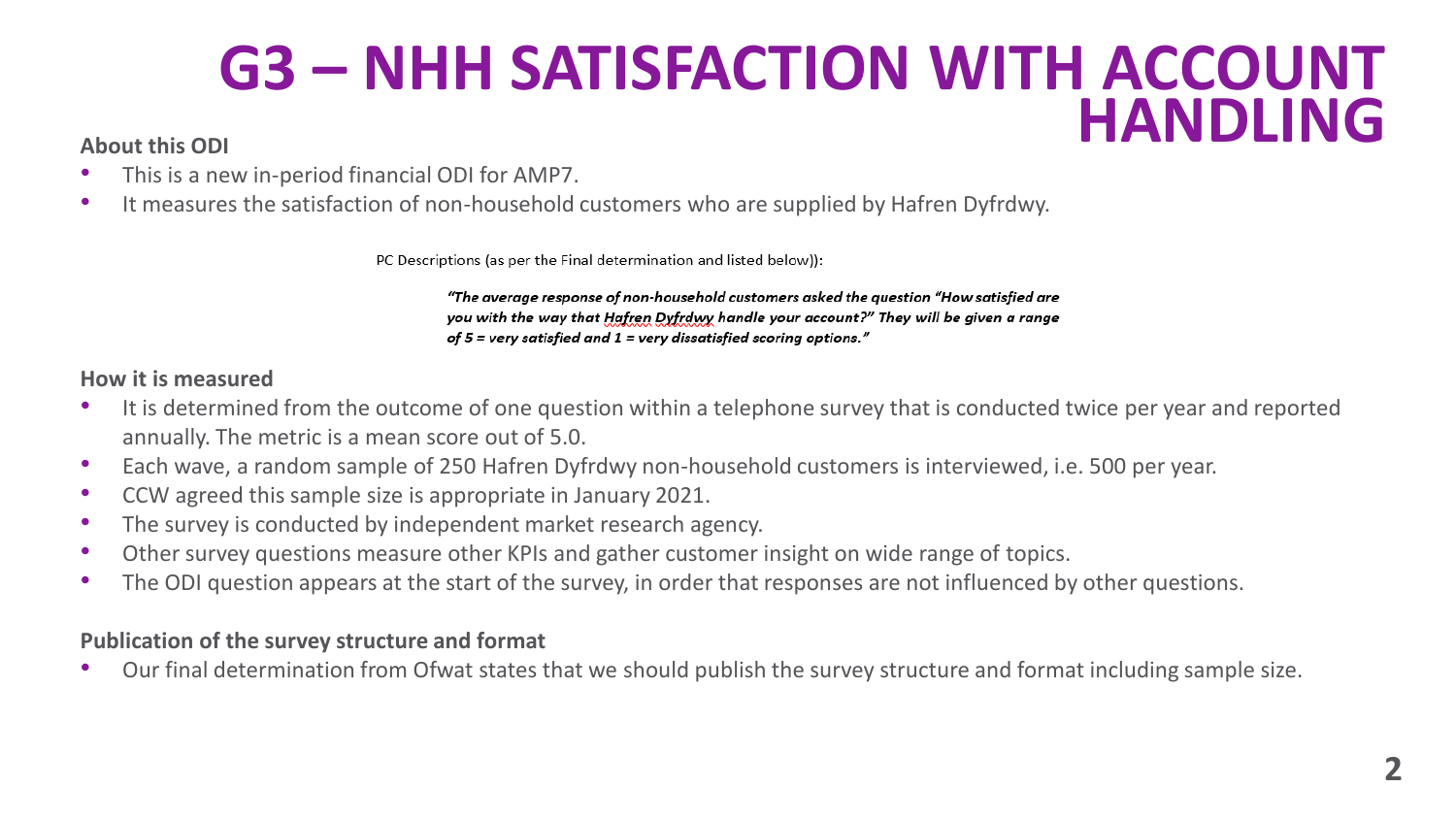## **SURVEY STRUCTURE**

- Screener: Which services are supplied by HD
- **Satisfaction with account handling**
- KPIs (satisfaction, NPS, trust, value for money)
- Anything would like HD to do better or differently
- Recent contact with HD
- Business Care team awareness and usage
- Satisfaction with aspects of services supplied
- Additional services would like HD to offer business customers
- Non-household switching in England
- Any specific issues would like contact about
- Business classification

These questions may change over AMP7, in response to the needs of the business